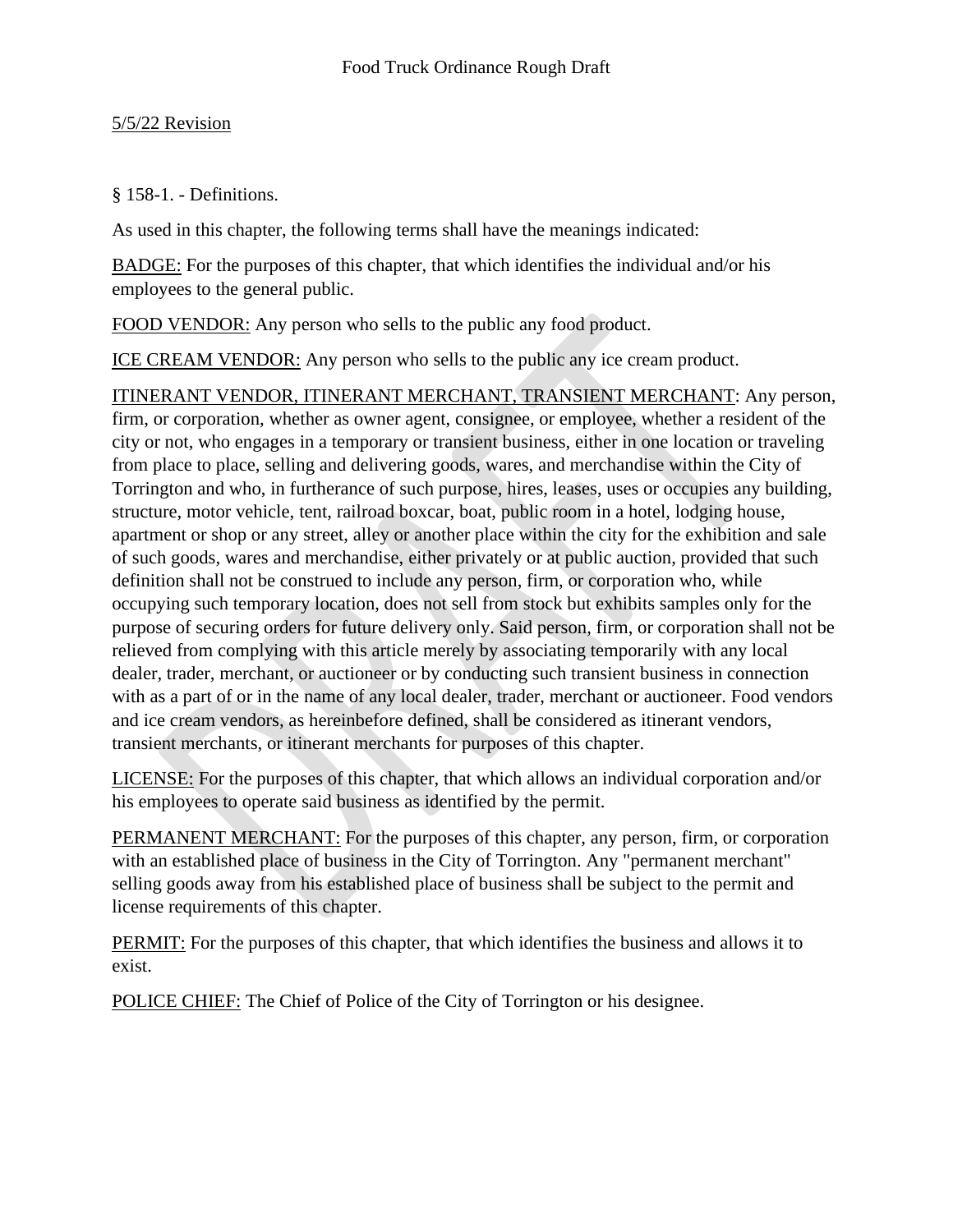RESIDENTIAL NEIGHBORHOOD: For the purposes of this chapter, any area is made up predominantly of one- and two-family residences or apartment complexes and condominium complexes.

SOLICITOR OR CANVASSER: Any individual, whether a resident of the City of Torrington or not, using the telephone or traveling either by boat, wagon, automobile, motor truck, or any other type of conveyance from place to place, from house to house, or from street to street, soliciting for money.

TEMPORARY OR TRANSIENT BUSINESS: Any exhibition and sale of goods, wares, and/or merchandise which is carried on in any building, structure, motor vehicle, tent, railroad boxcar, boat, public room in a hotel, lodging house, apartment, or shop or any alley or street unless said business shall be open for business during usual business hours for a period of at least ten months in each year.

§ 158-2. - Permit and license required.

It shall be unlawful for a transient merchant, itinerant merchant, itinerant vendor, food vendor, ice cream vendor, solicitor, canvasser, or permanent merchant to sell away from his established place of business, as defined in § 158-1 of this chapter, to engage in any such business within the corporate limits of the City of Torrington without first obtaining a permit and license therefor in compliance with the provisions of this chapter. Itinerant Vendors (Food Trucks) and temporary food vendors (pop-up food vendors) shall not sell food to the public without a valid permit issued by the Director of Health. Only a person who complies with the requirements of this section and the related requirements of the Torrington Area Health shall be entitled to receive or retain such a permit. Permits are not transferable and shall be renewed annually. Temporary licenses are valid for 14 days and must be applied for 10 days prior to the event. A valid permit shall be posted in a conspicuous public location, visible to the patrons of the vendor or merchant. Applications and forms for the Torrington Area Health District can be found at [www.TAHD.org.](http://www.tahd.org/)

The provisions of this section shall apply to every itinerant/transit food establishment in the business of manufacturing for sale or dispensing food and/or beverages intended for human consumption and to every person operating a hotel, restaurant, store, or vehicle for selling or dispensing food and/or beverages to the public.

§ 158-3. - Application for permit and license; fee.

A. Any person, firm, or corporation applying for a permit and license under this chapter shall make an application under oath to the Police Chief in writing on a form to be furnished by him, which application shall contain the following information:(1)The name and description of the applicant.(2)The permanent home and full local address of the applicant.(3)A brief description of the nature of the business and goods to be sold or a brief description of the purpose or use for the moneys to be solicited.(4)If employed, the name and address of the employer, together with the credentials establishing the exact relationship.(5)If an employer, the name and address of each and every person or employee who will be engaged in said business.(6)The length of time for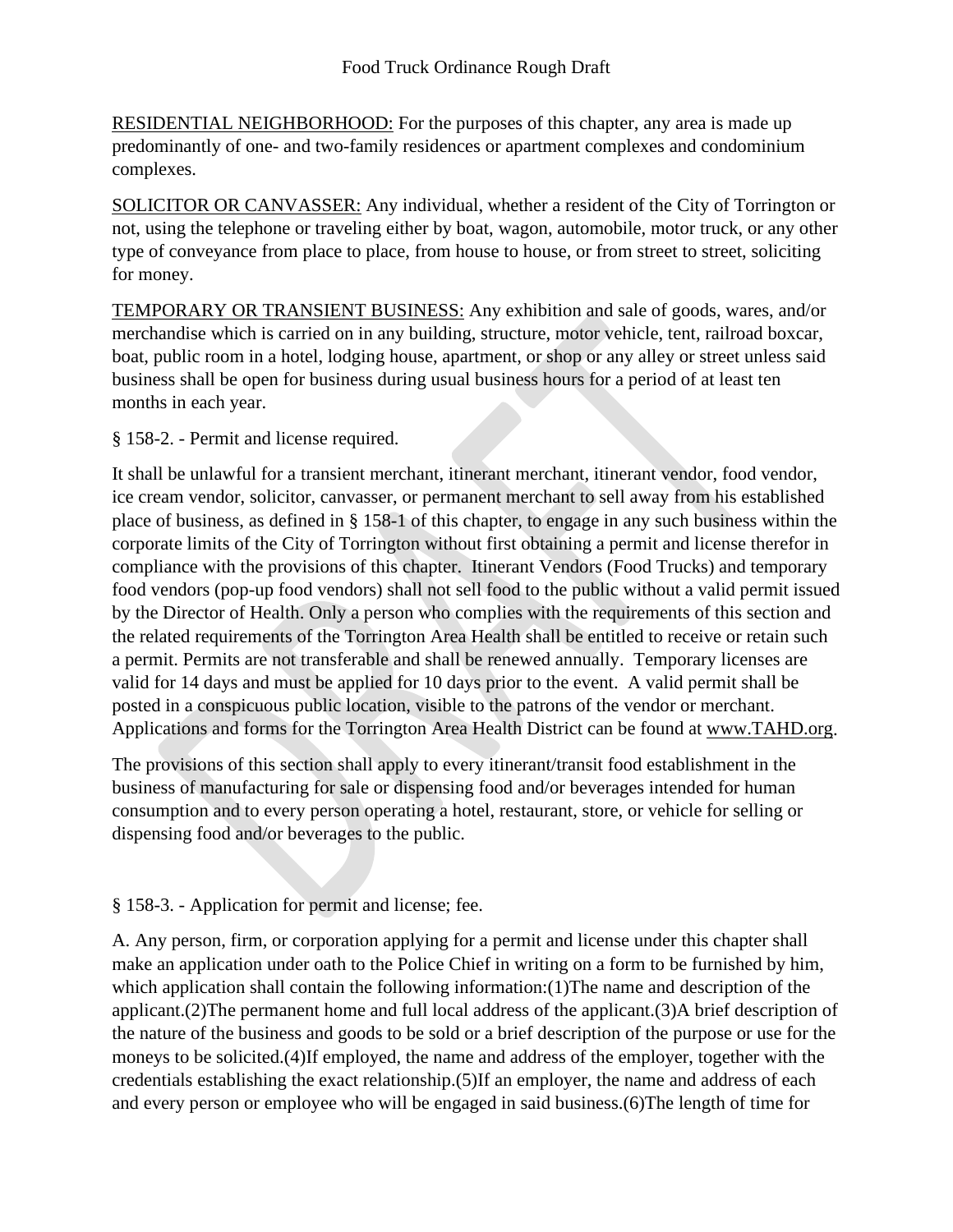which the right to do business or solicit is desired.(7)The place where the goods or property or soliciting proposed to be sold or orders taken for the sale thereof are manufactured or produced, where such goods or products are located at the time said application is filed, and the proposed method of delivery.(8)A photograph of the applicant, and of each and every employee or person who will be engaged in said business, taken within 60 days immediately prior to the day of the filing of the application, which picture shall be two by two inches, showing the head and shoulders of the applicant and each and every person and employee in a clear and distinguishing manner.(9)A statement as to whether or not the applicant or each and every employee or person to be engaged in said business has been convicted of a crime, felony, misdemeanor, or violation of any municipal ordinance, the nature of the offense, and the punishment assessed therefor.(10)A current state license issued pursuant to Title 21 of the General Statutes of Connecticut, authorizing the applicant to do business.(11)A state tax registration number.(12)Any other federal, state, or local license or approval, including but not limited to Torrington Area Health District, that is required for the applicant's business.

B. Fees. (1) There shall be a permit/license fee, established by the City Council-to cover the costs of the investigation of the facts therein.

(2) An additional fee established by the City Council shall be paid for each and every employee or person who will be engaged in the said business of the applicant.

(3) Any permanent merchant as defined in § 158-1 of this chapter shall be entitled to the investigation of three employees without additional cost.

§ 158-4. - Investigation; issuance of permit and license.

A. Upon receipt of such application, the Chief of Police shall cause such investigation of the applicant's business and moral character to be made as he deems necessary for the protection of the public good.

B. Upon receipt of any application where the applicant has employees or persons who will be engaged in his business, the Police Chief shall cause such investigation of each employee and person listed on the said application to be made of the employee or person's business and moral character as he deems necessary for the protection of the public good.

C. If, as a result of such investigation, the applicant's character or business responsibility is found to be unsatisfactory, the Chief of Police shall endorse on such application his disapproval and his reasons for the same and shall notify the applicant that his application is disapproved and that no permit and license will be issued.

D. If, as a result of such investigation, the character or business responsibility of one or more of the applicant's employees or persons to be engaged in said business is found to be delete a said person or persons from his application or submit an amended application listing other persons to be his employees or persons engaged in the said business. The Police Chief shall then cause such inspection of the new persons listed as he deems necessary together with additional fees as established by the City Council.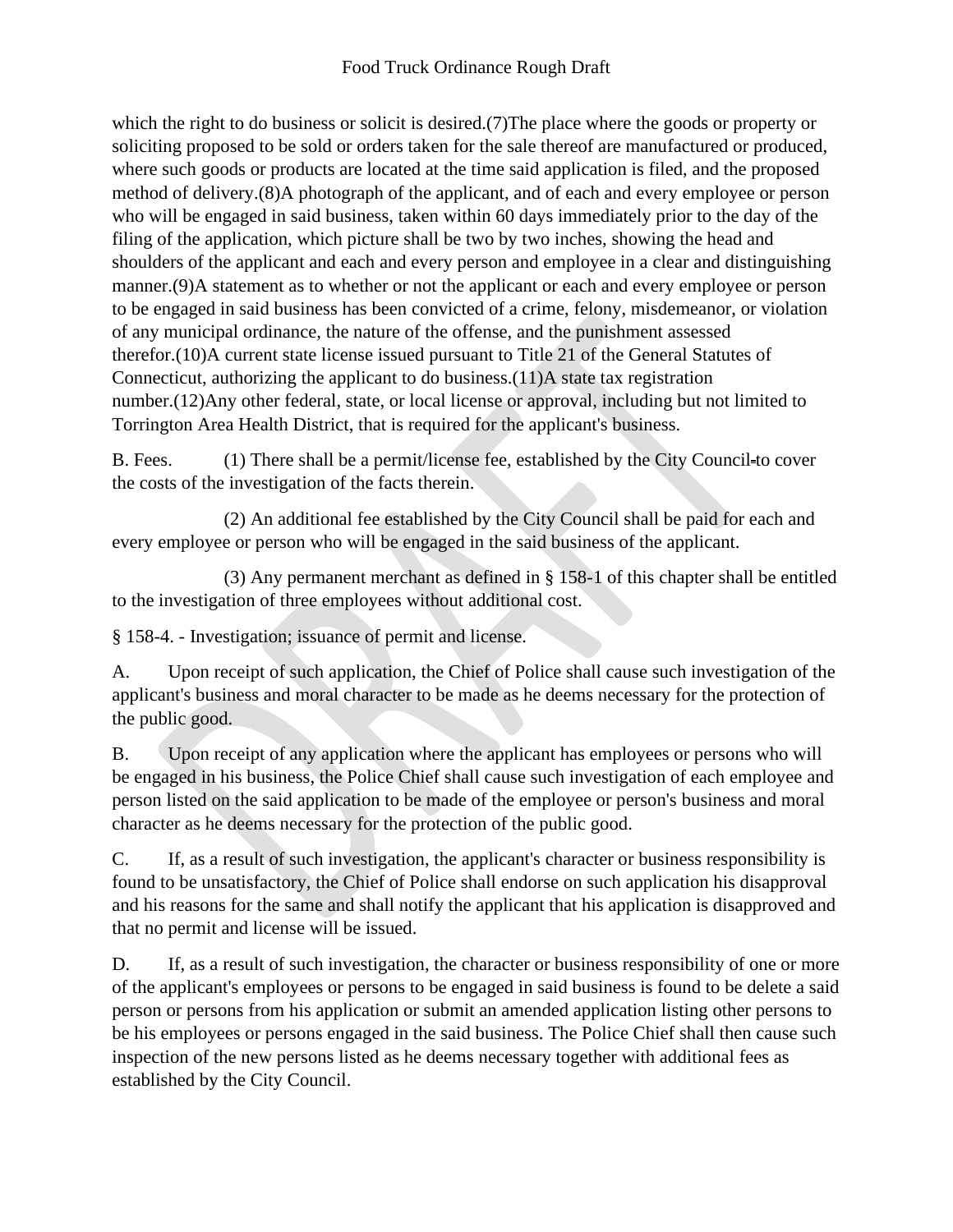E. If, as a result of such investigation, the character and business responsibility of the applicant are found to be satisfactory, the Chief of Police shall endorse on the application his approval, execute a permit addressed to the applicant for the carrying on of the business applied for and shall, upon payment of the described license fee, deliver to the applicant his permit and issue a license. Such license shall contain the signature and seal of the issuing officer and shall show the name, address, and photograph of the licensee, the class of license issued and the kinds of goods to be sold thereunder, the date of issuance, and the length of time the same shall be operative, as well as the license number and other identifying description of any vehicle used in such business. The Police Chief shall keep a permanent record of all licenses issued.

§ 158-5. - Denial of permit and license; appeal.

Any person denied a permit and license may appeal to the Board of Councilmen of the City of Torrington by filing a written statement therewith, within 14 days after the date registration was refused, setting forth the grounds for appeal. The Board of Councilmen shall notify the applicant, at least 48 hours prior to the hearing date, of the time and place set for the hearing, such notice to be sent to the address given by the appellant in his statement of appeal or served personally on the appellant.

§ 158-6. - License fee; duration.

A. The permit/license fee which shall be charged by the Police Chief for such license shall be as determined by the City Council.

B. Each such license, no matter when issued, shall be valid for a one-year period beginning on March 1 and expiring on the last day of February.

C. The license fee shall be reduced to an amount determined by the City Council for each license issued after October 1, but the application fee shall remain the same.

§ 158-7. - Badges.

A. The Police Chief shall issue to each applicant, at the time of delivery of his license, a badge which shall contain his name, photograph, and the words "City of Torrington Licensed Transient Merchant," "Itinerant Merchant," "Itinerant Vendor," "Food Vendor," "Ice Cream Vendor," "Solicitor" or "Canvasser"; the expiration date; and the number of the license, in letters and figures easily discernible from a distance of ten feet. Such badge shall be worn constantly by the licensee on the front of his outer garment in such a way as to be conspicuous during the time such person is engaged in his business.

B. The Police Chief shall also issue a badge to each and every employee or person engaged in said business identifying said person as an employee of the licensee. Said badge shall contain the employee's name, photograph, and the words "City of Torrington Licensed Transient Merchant," "Itinerant Merchant," "Itinerant Vendor," "Food Vendor," "Ice Cream Vendor," "Solicitor" or "Canvasser"; the expiration date; and the number of the license, in letters and figures easily discernible from a distance of ten feet. Such badge shall be worn constantly by a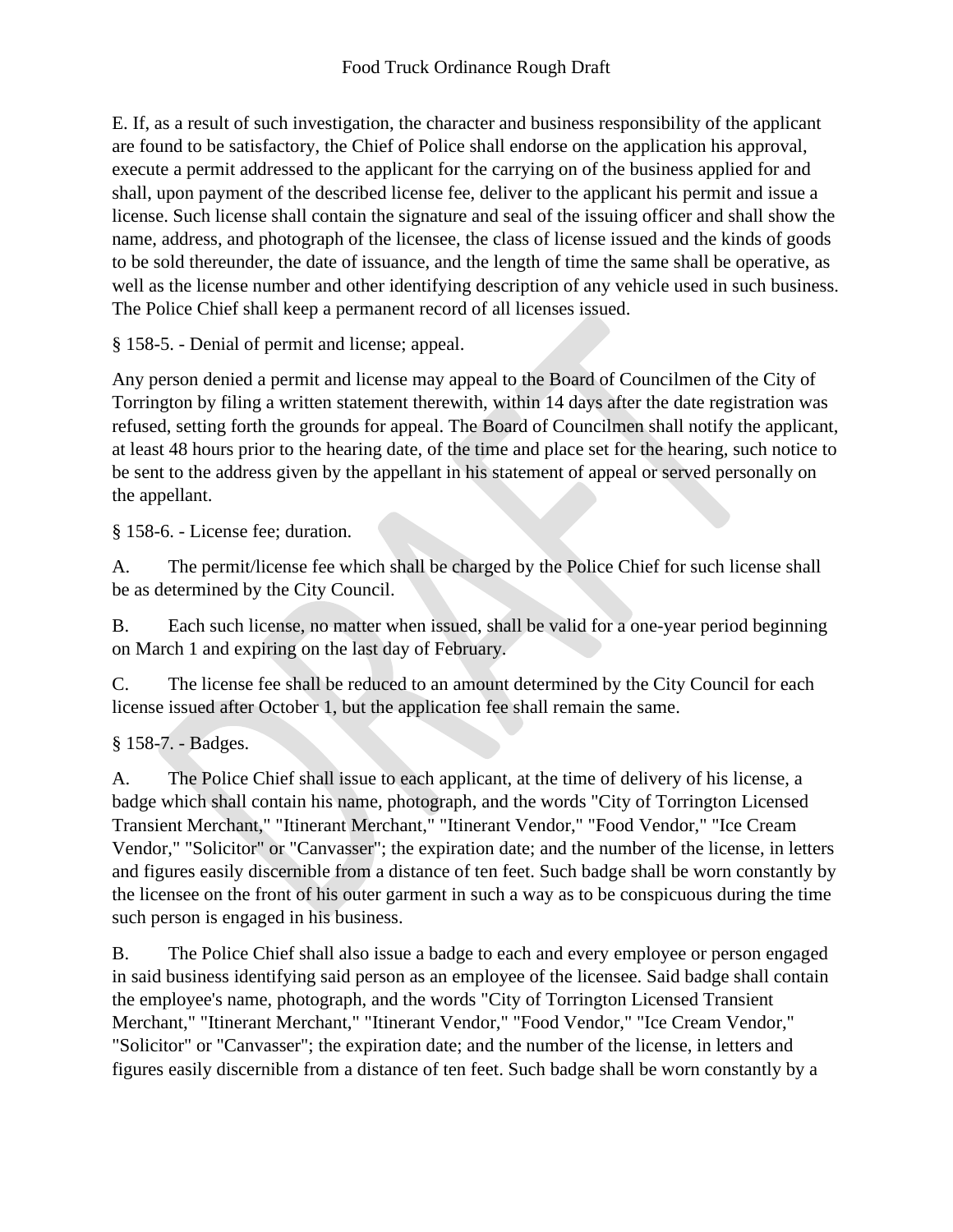said person on the front of his outer garment in such a way as to be conspicuous during the time such person is engaged in the said business.

§ 158-9. - Exhibition of licenses.

Any person licensed under this chapter is required to exhibit his license at all times.

§ 158-10. - Duty of police to enforce.

It shall be the duty of any police officer of the City of Torrington to require any person seen doing business as a transient merchant, itinerant merchant, itinerant vendor, food vendor, ice cream vendor, solicitor, or canvasser and who is not known by such officer to be duly licensed to produce his license and to enforce the provisions of this chapter against any person found to be violating the same.

§ 158-11. - Exemptions.

The following shall be exempt from the provisions of this chapter:

A. Any person delivering newspapers, fuel, dairy products, vegetables, or bakery goods to regular customers on established routes.

B. Any person selling goods to retail or wholesale stores for resale.

C. Any person holding a sale required by statute or by order of any court and any person conducting a bona fide auction sale pursuant to law.

D. Any incorporated agricultural society during the continuance of any annual fair held by such society.

E. Any general sale, fair, auction, or bazaar held or sponsored by a local ecclesiastical society or church corporation.

F. Any local charitable organization, local veterans organization, or local service organization conducting such business by its own membership or in conjunction with other similar organizations.

G. Any general sale conducted by local students with prior authorizations of the Torrington Board of Education.

H. Any tag sales or garage sales on local premises devoted to residential use or nonprofit organization.

I. Any local charitable organizations, local ecclesiastical societies or church corporations, local veterans organizations, local service organizations, or other similar local organizations soliciting or canvassing door to door for contributions.

J. Resident veterans. Any person who is a veteran who served in a time of war has been a resident of this state for a period of two years preceding the date of application, provided that said individual produces his certificate of honorable discharge or a certified copy thereof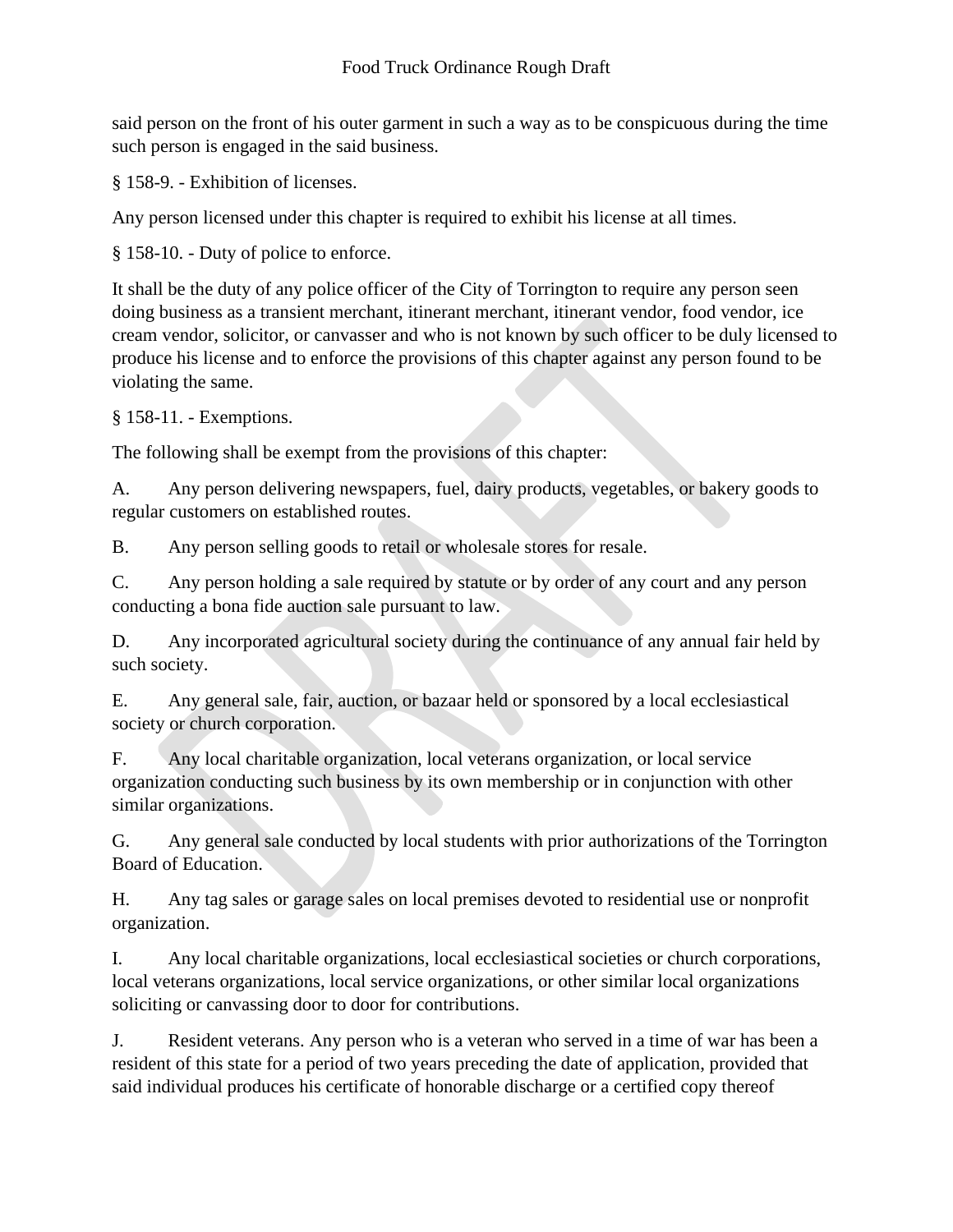together with a certificate from the Town Clerk that the applicant is a resident of this state. Employees of a said veteran who are veterans are also exempt under this chapter. Any veteran who is also a permanent merchant is entitled to the investigation of three employees. Said resident veteran and his employees shall be subject to the investigation under § 158-4 of this chapter.

K. Any person selling produce grown by that person on his premises.

L. Any permanent merchant selling the same goods in front of his established place of business, provided that said permanent merchant complies with all other state statutes and city ordinances, i.e., sidewalk sales.

M. Any person selling agricultural goods at a regularly scheduled farmers market.

N. Any Torrington-sponsored event.

§ 158-12. - Revocation of permits and licenses; hearing.

A. Permits and licenses issued under the provisions of this chapter may be revoked by the City of Torrington for any of the following causes:(1)Fraud, misrepresentation, or false statement contained in the application for a license.(2)Fraud, misrepresentation, or false statement made in the course of carrying on said business.(3)Any violation of this chapter.(4)Conviction of any crime or misdemeanor involving moral turpitude.(5)Conducting said business in an unlawful manner or such manner as to constitute a breach of the peace or constitute a menace to the health, safety or general welfare of the public.

B. Upon a written complaint's being filed with the Chief of Police alleging any of the items listed in Subsection A(1) through (5) above, the Board of Councilmen shall hold a hearing within 14 days to determine if said permit and license shall be revoked. The Board of Councilmen shall notify the individual, at least 48 hours prior to the hearing date, of the time and place set for the hearing; such notice to be sent to the address given by the individual on his application or served personally on the individual, apprising him of the charges against him.

§ 158-13. – Hours

- A. No food vendor, ice cream vendor, itinerant vendor, itinerant merchant, transient merchant, solicitor, or canvasser as defined in § 158-1 shall solicit, canvass or sell door to door in a residential neighborhood within the City of Torrington before the hour of 9:00 a.m. or after the hour of 7:00 p.m. daylight saving time (DST), or after the hour of 5:00 p.m. Eastern standard time (EST), whichever is applicable.
- B. No food vendor, itinerant vendor, itinerant merchant, or transient merchant solicitor or canvasser shall sell or attempt to sell, solicit or canvass from any vehicle in a residential neighborhood before the hour of 9:00 a.m. or after the hour of 7:00 p.m. daylight saving time (DST), or after the hour of 5:00 p.m. Eastern standard time (EST), whichever is applicable.
- C. No ice cream vendor shall sell or attempt to sell from any vehicle in a residential neighborhood before the hour of 9:00 a.m. or after the hour of 9:00 p.m.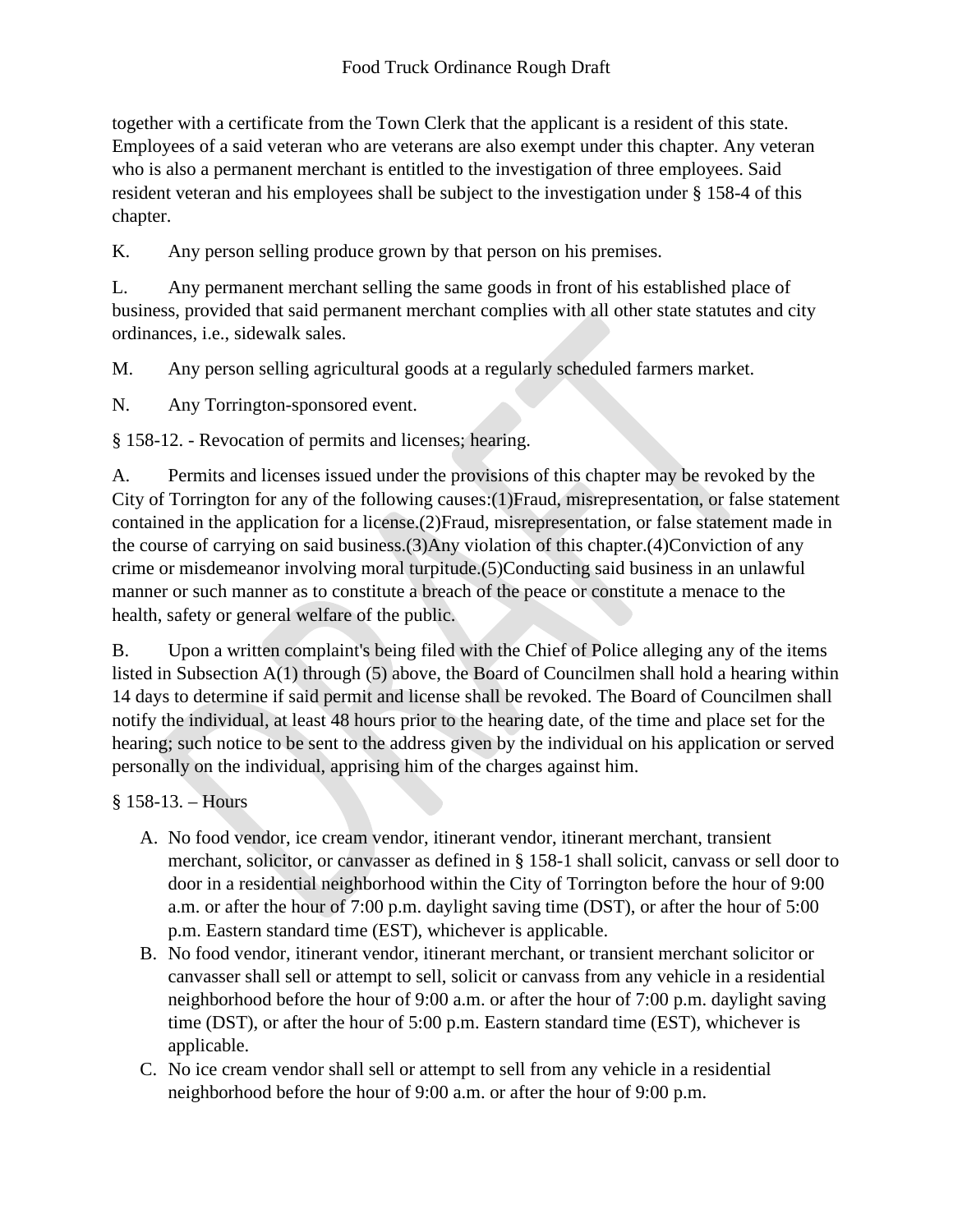- D. No food vendor or ice cream vendor shall sell or attempt to sell food or ice cream from any vehicle from 7:00 a.m. until 4:00 p.m. on any day when school is in session at any location within one block of any elementary, middle, or high school property without the prior written approval of both the Police Chief and the Board of Education.
- E. No food vendor, ice cream vendor, itinerant vendor, itinerant merchant, transient merchant, solicitor, or canvasser shall sell, attempt to sell, solicit or canvass in any nonresidential area of the city at such time as would cause public annoyance or disturbance of residents within their homes.
- F. Upon complaint being received by the Police Chief of a violation of Subsection E above, said vendor after an investigation of a said complaint of a violation is found, shall be issued a warning. Upon the receipt of three such warnings within the license period, a hearing shall be held in accordance with the provisions of § 158-12B of this chapter.
- G. Upon a finding that the violations did occur, the Board of Councilmen may revoke said license and permit or restrict the licensee's hours of operation to the hours of 9:00 a.m. until 9:00 p.m.

# **§ 158-14 Area of conduct restricted.**

 A. No vendor shall vend within 10 feet of any driveway, bus stop, or crosswalk nor within 20 feet of any intersection nor within any metered parking space. No such vendor shall sell any items within 250 feet of a brick and mortar building selling the same item.

 B. No vehicle or stand or other item related to the operation of a vending business shall touch, lean against, or be affixed to any building or structure, including but not limited to lampposts, parking meters, mailboxes, traffic signal stanchions, fire hydrants, tree boxes, benches, bus shelters, refuse baskets or traffic barriers.

 C. All goods, wares, or merchandise vended by a street vendor shall be contained upon or within the vehicle or stand used by the street vendor or contained upon the person of said vendor. In no case shall any goods, wares, or merchandise be placed directly upon a street, sidewalk, or public place.

 D. No stand used for the purpose of vending shall be larger than five feet by three feet nor shall any stand be of such height that it obstructs the vision of pedestrian or motor vehicle traffic. All stands shall be of a portable nature.

 E. No vehicle or stand shall be so located or placed as to obstruct pedestrian or motor vehicle traffic or be detrimental or injurious to public safety or interfere with the use of any street, sidewalk, or public place by the public at large.

 F. No stand used for vending shall be located upon a public street or highway. Any vehicle used for vending upon a street shall obey all traffic and parking laws, rules and regulations. In no case shall a vehicle used for vending be placed so as to restrict the continued maintenance of a clear passageway for vehicular traffic. No vehicle shall be parked so as to have pedestrian traffic entering illegally into the public roadway.

# **§ 158-15. Vending in parks is restricted.**